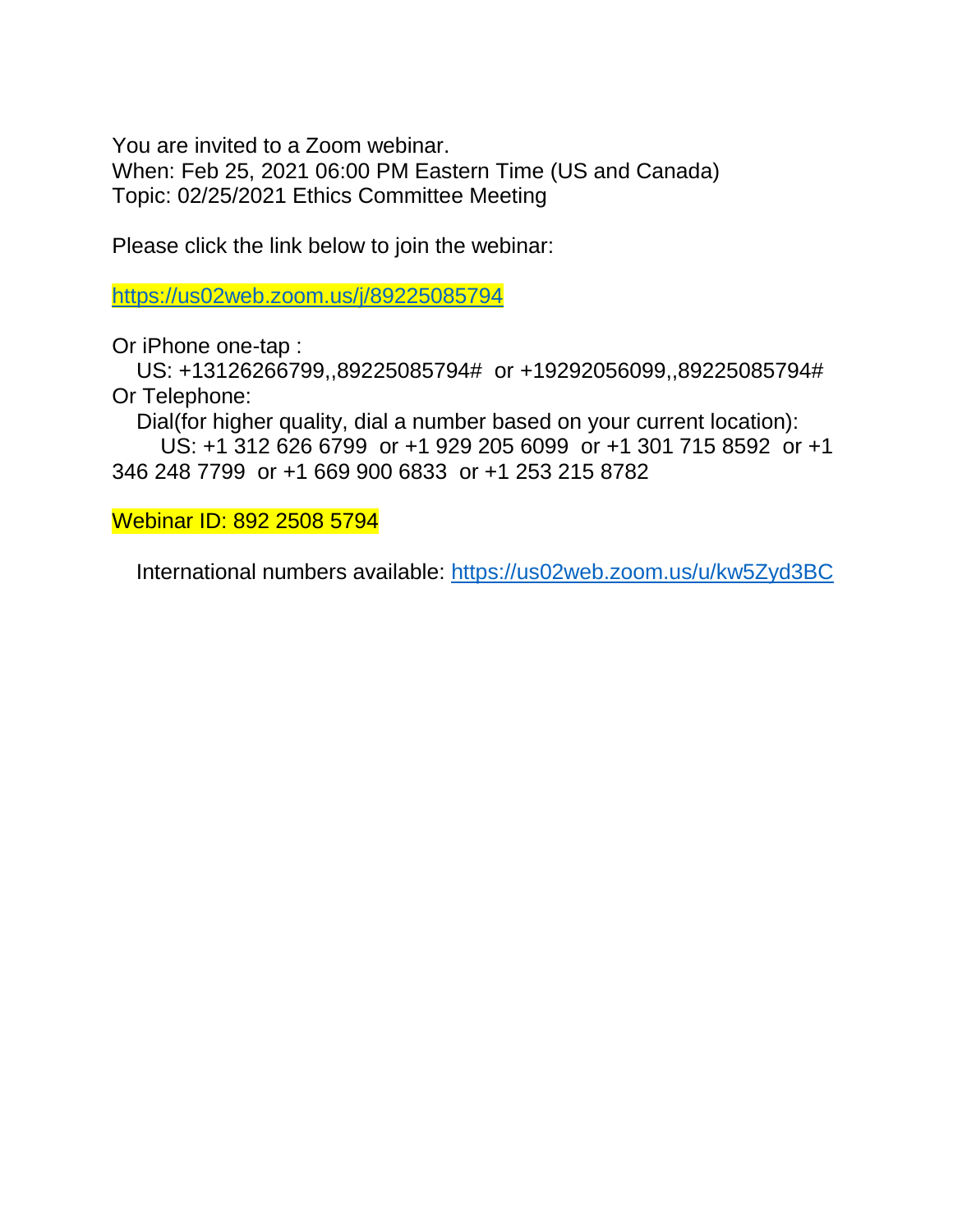



## **ETHICS BOARD**

DATE: **Thursday, February 25, 2021** 

TIME: **6:00 P.M.**

LOCATION: **Electronic Remote Access** 

- **1. CALL TO ORDER**
- **2. PLEDGE OF ALLEGIANCE**
- **3. ROLL CALL**
- **4. APPROVAL OF AGENDA**
- **5. APPROVAL OF THE MINUTES OF 2-11-2021**
- **6. NEW BUSINESS**
	- A. Discussion of Section 2.46;  $1 14$ .
	- B. Review of Temporary Complaint Form
	- C. Discussion of Temporary Plan if Complaints are Filed
	- D. Consideration of Statement of Purpose
- **7. OLD BUSINESS**
- **8. \* PUBLIC COMMENTS**
- **9. BOARD COMMENTS**
- **10. MACOMB TOWNSHIP LIAISON UPDATE**
- **11. ADJOURNMENT**

\*Comments are limited to three (3) minutes, thank you.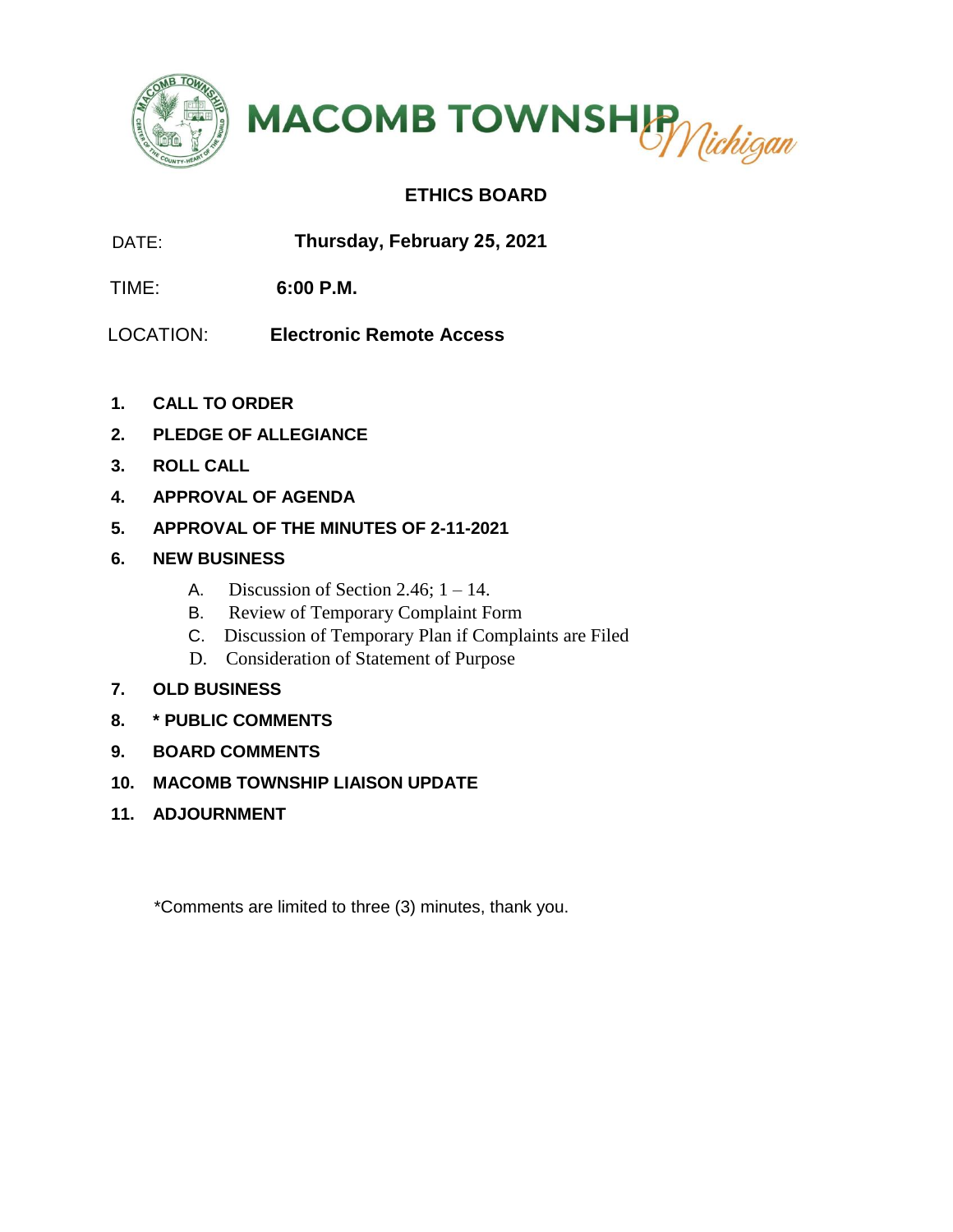## • **Sec. 2-146. - Prohibited conduct.**

#### **new**

No public official or employee shall directly or indirectly, solicit or accept any gift of any person or organization, other than the township, which tends to influence the manner in which the official or employee or any other official or employee performs his or her official duties.

Except as permitted by this article, a public official or employee shall not intentionally solicit or accept any gift from any business entity.

This prohibition shall not apply to:

1.Opportunities, benefits, and services that are available on the same conditions as for the general public.

2. Complimentary copies of trade publications, books, reports, pamphlets, calendars, periodicals or other informational materials.

3. A gift received from an immediate family member of the public official or employee, provided that the immediate family member is not acting as a third party's intermediary or an agent in an attempt to circumvent this article.

4. Acceptance of unsolicited advertising or promotional materials and other items of nominal intrinsic value.

5. Food or refreshments not exceeding \$75.00 in value on a single calendar day; provided that the food or refreshments are (i) consumed on the premises from which they were purchased or prepared, or (ii) catered. For the purposes of this article, "catered" means food or refreshments that are purchased ready to consume which are delivered by any means.

6.Food, refreshments, lodging, transportation, and other benefits resulting from outside business or employment activities (or outside activities that are not connected to the duties of the public official or employee, if the benefits have not been offered or enhanced because of the public official's or employee's official position or employment and are customarily provided to others in similar circumstances.

7. Admission or registration fees, travel expenses, entertainment, lodging, meals or refreshments that are furnished to the public official or employee: (i) by the sponsor(s) of an event, appearance or ceremony which is related to official township business in connection with such an event, appearance or ceremony and to which one or more of the public are invited; or (ii) in connection with teaching, a speaking engagement or the provision of assistance to or service as a director, official, board member, or committee member of an organization or another governmental entity as long as the township does not compensate the public official or employee for admission or registration fees, travel expenses, entertainment, meals or refreshments for the same activity; and are customarily provided to others in similar circumstances. If the event, ceremony, meeting, or conference is outside the state of Michigan, the public official or employee shall obtain approval prior to attending from the board of trustees.

8. Anything for which the public official or employee pays fair market value.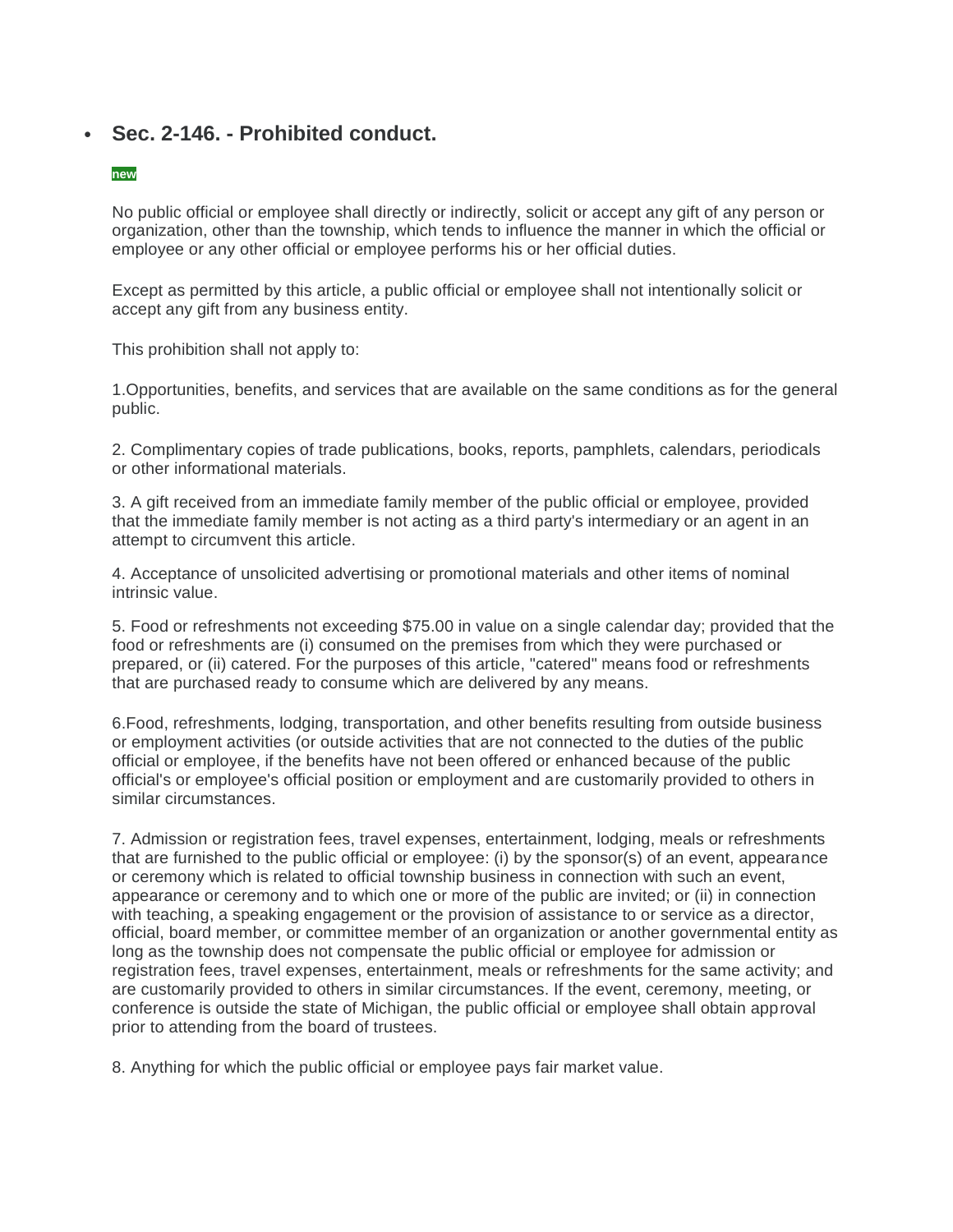9. Any contribution that is lawfully made or event that is lawfully held under the campaign finance laws of the state of Michigan.

10. Anything provided by an individual on the basis of a personal friendship unless the public official or employee has reason to believe that, under the circumstances, the gift was provided because of the public official's or employee's official position or employment. In determining whether a gift is provided on the basis of personal friendship, the public official or employee shall consider the circumstances, under which the gift was offered, such as: (i) the history of the relationship between the individual giving the gift and the public official or employee, including any previous exchange of gifts between those individuals; (ii) whether to the actual knowledge of the public official or employee the individual who gave the gift personally paid for the gift or sought a tax deduction or business reimbursement for the gift; and (iii) whether to the actual knowledge of the public official or employee the individual who gave the gift also at the same time gave the same or similar gifts to other public officials and employees.

11. If a friend of a public official or employee offers to pay or agrees to pay for the public official's or employee's travel outside the state, the public official or employee shall obtain approval prior to that travel from the board of trustees.

12. Admission to a charitable or non-profit event or fundraiser when the public official or employee is attending as a representative of the township or for which other public officials of other local governments have similarly been provided complimentary admission due to their status as governmental officials.

13. Admission to events honoring another public official or governmental official when the public official or employee is attending as a representative of the township or for which other public servants or officials of other local governments have similarly been provided complimentary admission due to their status as governmental officials.

14. Each of the exceptions listed in this section is mutually exclusive and independent of every other.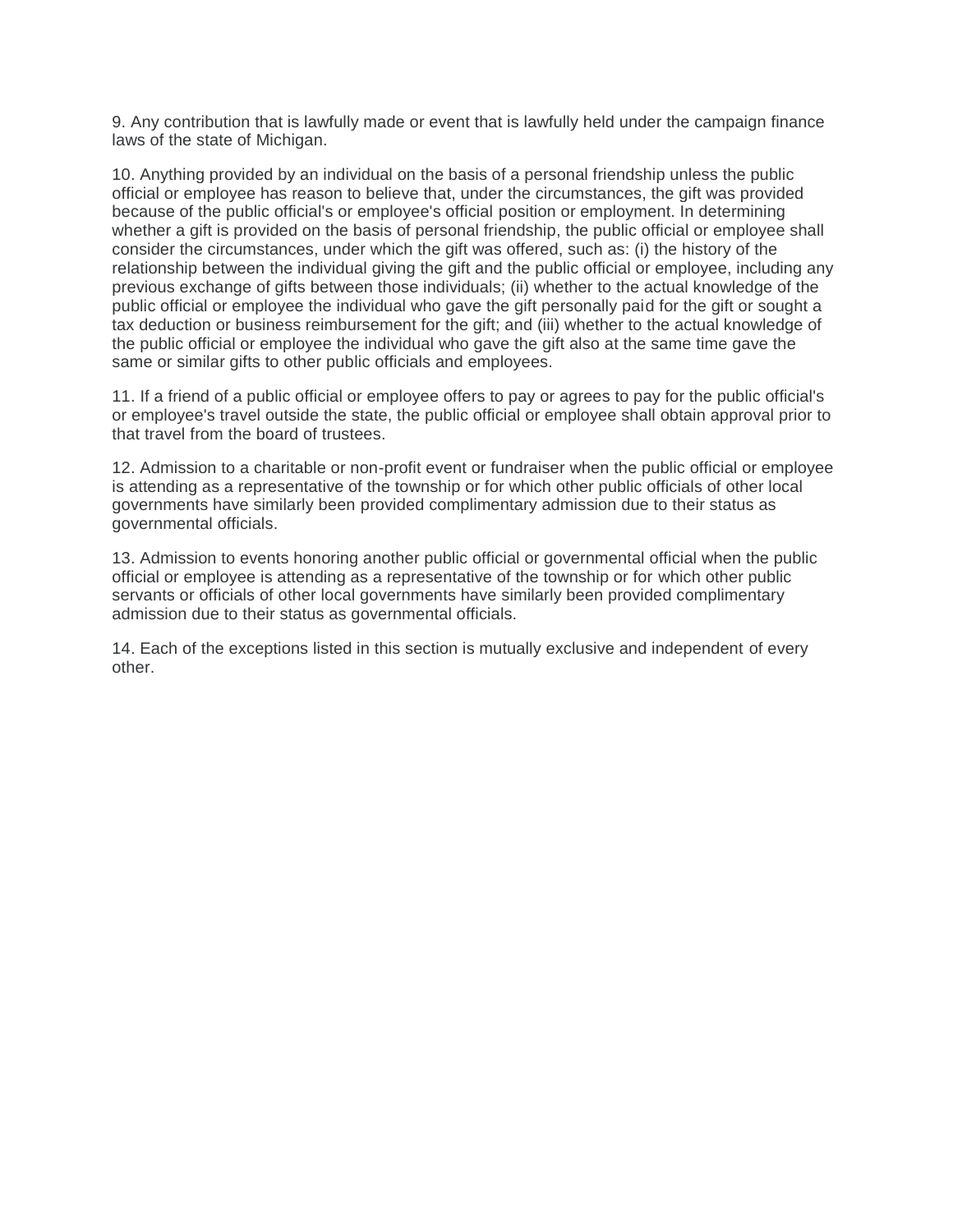# MACOMB TOWNSHIP ETHICS BOARD COMPLAINT FORM

Matters affecting the ethical conduct of a public servant based upon Standards of Conduct in the Ethics Ordinance, Sections 2 and/or 3

| <b>Complainant Full Name:</b>                                                                            |                     |     |  |
|----------------------------------------------------------------------------------------------------------|---------------------|-----|--|
| E-Mail Address                                                                                           | <b>Phone Number</b> |     |  |
| Street Address                                                                                           | City                | Zip |  |
| Public Servant (Name of Elected Official, Appointed Official, or Employee of Whom the Complaint is Made) |                     |     |  |

Check next to the specific standard(s) of prohibited conduct contained in the Macomb Township Ordinance 278, section 2, commonly known as the Ethics Ordinance, that were allegedly violated. Please check the ordinance itself if you need more detailed information about each section below as they have been summarized for this document:

#### \_\_\_\_ **GENERAL STANDARD OF CONDUCT:**

Public officials are bound to uphold the Constitution of the United States and the Constitution of the state and to carry out impartially and comply with the laws of the United States, state of Michigan, and the township. Public officials and employees must not exceed their authority or breach the law or ask others to do so. Public officials and employees are bound to observe in their official acts the highest standards of ethical conduct and to discharge the duties of their offices faithfully, regardless of personal consideration, recognizing that their official conduct should be above reproach.

### \_\_\_ **CONFLICTS OF INTEREST:**

The public official or employee has any pecuniary interest in the outcome of a matter currently before the township, or is associated as owner, member, partner, official, employee, broker or stockholder in an enterprise that will be affected by the outcome of such matter, and such interest is or may be averse to the public interest in the proper performance of said public official's or employee's governmental duties.

### \_\_\_**STANDARD OF CONDUCT:**

 \_\_\_ A. GIFTS AND GRATUITIES: No public official or employee shall directly or indirectly, solicit or accept any gift of any person or organization, other than the township, which tends to influence the manner in which the official or employee or any other official or employee performs his or her official duties. Except as permitted by this article, a public official or employee shall not intentionally solicit or accept any gift from any business entity. (See the complete Ordinance for exceptions.)

 \_\_\_ B. PERSONAL DISCLOSURE FOR PUBLIC SERVANTS: *Publicly disclose* shall mean to disclose in such a manner as to ensure all involved in considering the decision, action or contract are aware of the conflict of interest (per the ordinance).

 \_\_\_ C. INCOMPATIBLE EMPLOYMENT: No public official or employee shall engage in or accept employment or render services for any business entity when that employment or service is incompatible or in conflict with the discharge of his or her official duties or when that employment may tend to impair his or her judgment or action in the performance of his or her official duties.

D. INAPPROPRIATE USE OF TOWNSHIP TIME FOR POLITICAL ACTIVITY: A public official or employee shall not, solicit others to work on political campaign activities, or solicit campaign contributions from others, using township property during working hours, on their behalf or on the behalf of another.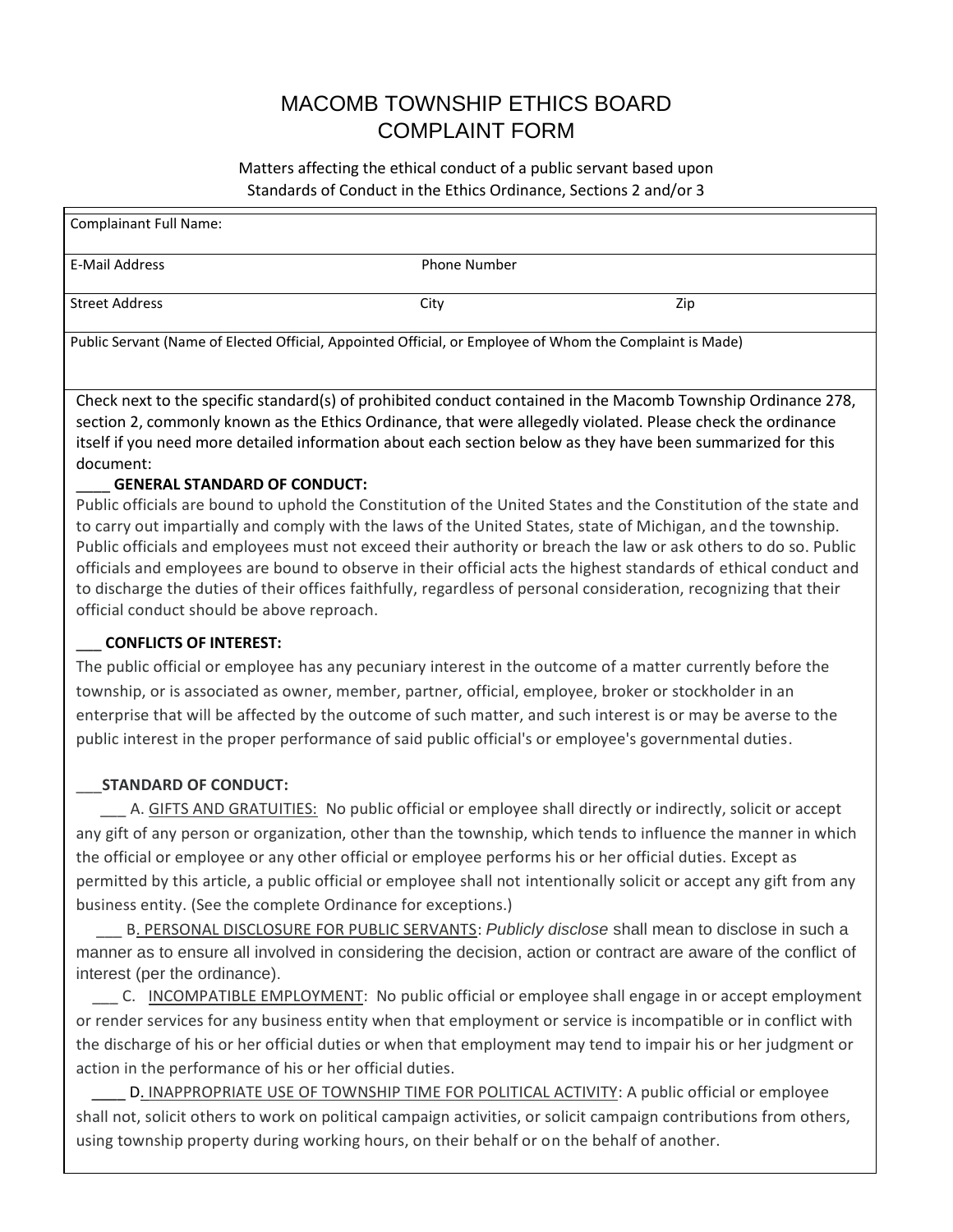E. CONFIDENTIAL INFORMATION: A public official or employee who acquires information in the course of his or her official duties, which by law or policy is confidential, shall not prematurely divulge that information to an unauthorized person, nor use the information to further the private interest of the public official or employee or any third party. Information which is deemed exempt from disclosure under the Michigan Freedom of Information Act, Act 442, Public Acts of Michigan, 1976, or which is the subject of a duly called closed meeting held in accordance with the Michigan Open Meetings Act, Act 267, Public Acts of Michigan, 1976 is confidential.

 \_\_\_ F. USE OF PUBLIC ASSETS FOR PRIVATE PURPOSES: Every public official or employee shall use resources, property and funds under his or her official care and control solely in accordance with prescribed constitutional, statutory and regulatory procedures and not for personal gain or benefit.

Use this space to fully and specifically explain alleged violations of the Macomb Township Ethic Ordinance. Provide evidentiary facts, **not personal opinion**, supporting the allegations detailing who, what, where, when and why. Provide all documentation and facts in writing. The form may be submitted to the Ethics Board via USPS or Email to [championt@macomb-mi.gov.](mailto:championt@macomb-mi.gov) **Attach additional sheets if necessary**.

By affixing your signature below, you are affirming that you have (1) read this complaint and know its contents and (2) believe the alleged violation(s) to be true.

\_\_\_\_\_\_\_\_\_\_\_\_\_\_\_\_\_\_\_\_\_\_\_\_\_\_\_\_\_\_\_\_\_\_\_\_\_\_\_\_\_\_\_\_\_ \_\_\_\_\_\_\_\_\_\_\_\_\_\_\_\_\_\_\_\_\_\_\_\_\_\_\_\_\_\_\_\_\_\_\_\_\_\_\_\_\_\_\_

\_\_\_\_\_\_\_\_\_\_\_\_\_\_\_\_\_\_\_\_\_\_\_\_\_\_\_\_\_\_\_\_\_\_\_\_\_\_\_\_\_\_\_\_\_\_\_\_\_\_\_\_\_\_\_\_\_\_\_\_\_\_\_\_\_\_\_\_\_\_\_\_\_\_\_\_\_\_\_\_\_\_\_\_\_\_\_\_\_\_\_\_\_\_

Complainant Signature Complainant Printed Name

\_\_\_\_\_\_\_\_\_\_\_\_\_\_\_\_\_\_\_\_\_\_\_\_\_\_\_\_\_\_\_\_\_\_\_\_\_\_\_NOTARY PUBLIC \_\_\_\_\_\_\_\_\_\_\_\_\_\_\_\_\_\_\_\_\_\_\_\_\_\_\_\_\_\_\_\_\_\_\_\_\_\_\_\_\_

Notary Signature Notary Printed Name

State of Michigan, County of Macomb

My commission expires: \_\_\_\_\_\_\_\_\_\_\_\_\_\_\_\_\_\_\_\_\_\_\_\_\_\_\_\_\_\_\_\_ Date Notarized \_\_\_\_\_\_\_\_\_\_\_\_\_\_\_\_\_\_\_\_\_\_\_\_\_\_

Acting in Macomb County